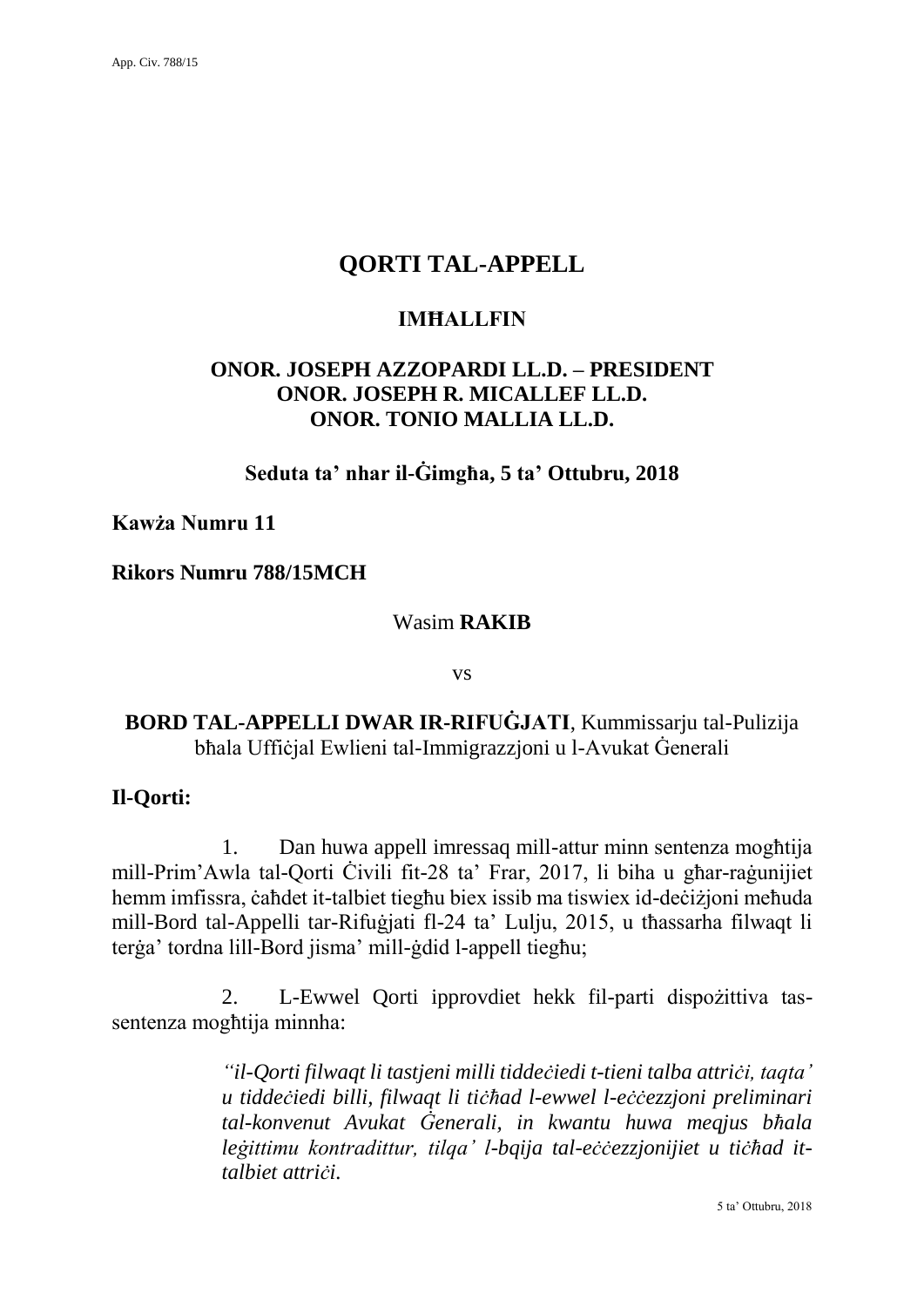*Bl-ispejjeż kollha tal-kawża jitħallsu mill-attur, salv dawk relatati mal-ewwel eċċezzjoni preliminari, li tibqa' a karigu tal-konvenut Avukat Ġenerali*";

qieset li:

3. L-Ewwel Qorti waslet għal dik id-deċiżjoni tagħha wara li

"*Illi permezz ta' din il-kawża, l-attur qiegħed jitlob lil din il-Qorti tiddikjara li d-deċiżjoni li ttieħdet mill-Bord tal-Appelli dwar ir-Rifuġjati hija affetta minn interpretazzjoni ħażina tal-liġi u qiegħed għalhekk jintalab it-tħassir tal-istess deċiżjoni u li jiġi ordnat lillistess Bord li jerġa' jisma' l-appell tal-attur. Jintalab ukoll li jiġi kkonfermat il-mandat t'inibizzjoni, ppreżentat kontestwalment malistess kawża. Jingħad mill-attur illi l-azzjoni tiegħu hija bbażata fuq l-artikolu 469A(1)(a) tal-Kodiċi ta' Organiżżazzjoni u Proċedura Ċivili (Kap. 12 tal-Liġijiet ta' Malta), senjatament talba għallistharriġ ġudizzjarju, stante li jingħad li d-deċiżjoni li ttieħdet tikser il-Kostituzzjoni.* 

"*Il-konvenuti da parti tagħhom laqgħu għall-azzjoni attriċi kemm filmertu, kif ukoll ressqu eċċezzjonijiet preliminari fis-sens li fil-każ tal-Avukat Ġenerali, jingħad li mhuwiex leġittimu kontradittur u jsejjes din l-eċċezzjoni fuq l-artikolu 181B tal-Kap. 12 tal-Liġijiet ta' Malta. Filwaqt, li fil-każ tal-Kummisarju tal-Pulizija jingħad, li lazzjoni hija intempestiva, in kwantu għadhom ma skattawx ilproċeduri ta' Removal Order u għalhekk it-talbiet kif dedotti firrikors promotur ma jaqgħux fil-mansjonijiet tal-Kummissarju konvenut. Ikun xieraq li l-ewwel jiġu mistħarrġa dawn leċċezzjonijiet preliminari tal-konvenuti.*

"*Għandu jingħad mal-ewwel, li kif ġustament osservat mill-attur permezz tan-nota tiegħu, tal-10 ta' Marzu, 2016, huwa meqjus li l-Avukat Ġenerali huwa leġittimu kontradittur f'din il-kawża. Jiġi rilevat illi l-Bord li ddeċieda l-applikazzjoni għall-ażil tal-attur, filfunzjonijiet tiegħu ta' tribunal kważi-ġudizzjarju, igawdi mill-istess protezzjoni bħall-qrati ordinarji fl-eżerċizzju tal-qadi tagħhom. Dan ma jfissirx illi l-istess Bord ma jistax ikun suġġett għal stħarriġ ġudizzjarju għall-imġieba jew id-deċiżjoni tiegħu, iżda li l-Bord innifsu, ma jistax jiġi ċitat fi proċeduri ġudizzjarji. Il-fatt illi l-kawża m'hijiex proponibbli fil-konfront tal-Bord ifisser, li din għandha ssir fil-konfront tal-konvenut Avukat Ġenerali, u dan proprju in vista ta'*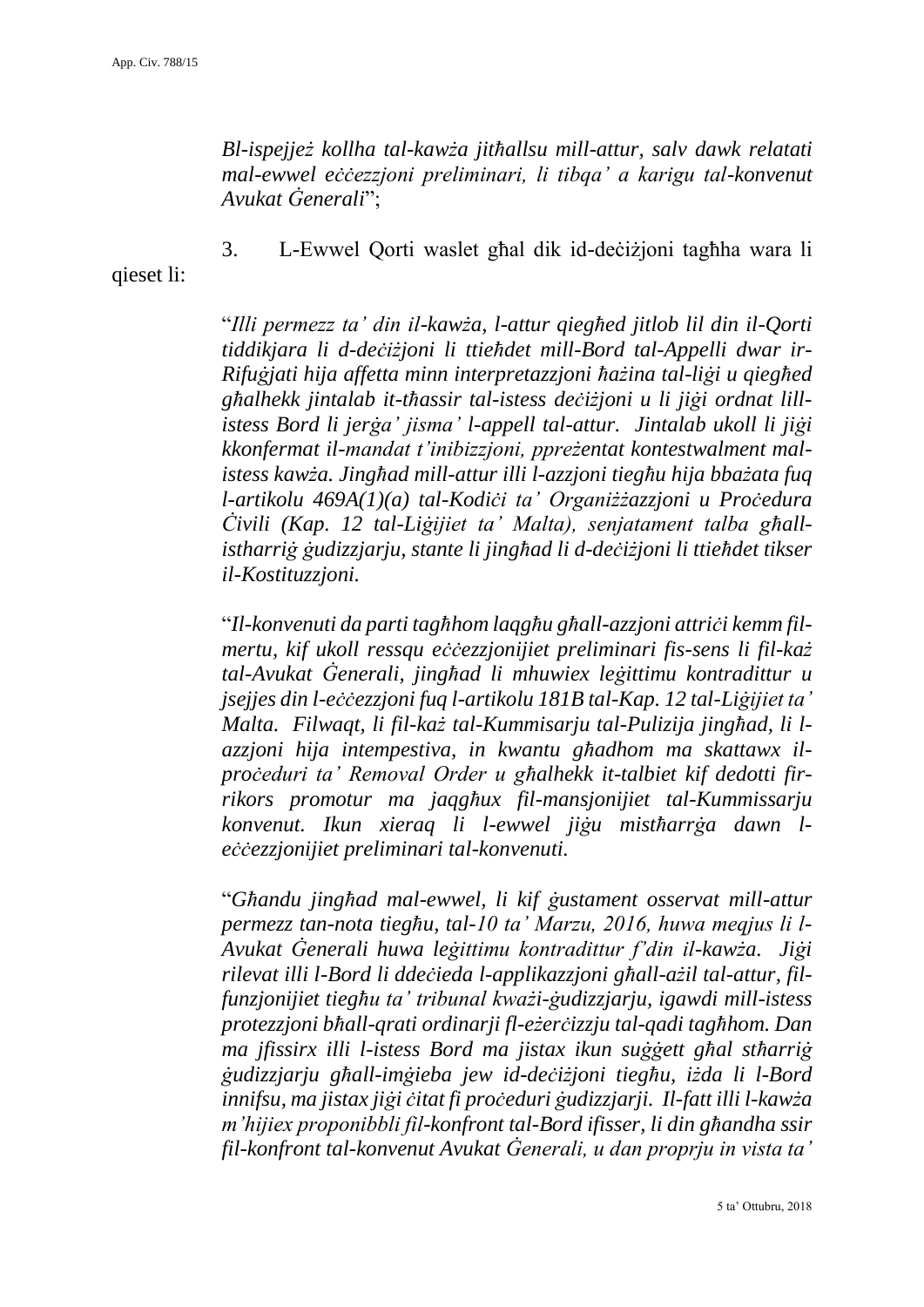*dak li jipprovdi l-artikolu 181B tal-Kodiċi ta' Organiżżazzjoni u Proċedura Ċivili, li fis-subartikolu (2) tiegħu jipprovdi illi:*

> "*L-Avukat Ġenerali jirrappreżenta lill-Gvern f'dawk l-atti u l-azzjonijiet ġudizzjarji li minħabba n-natura tat-talba ma jkunux jistgħu jiġu diretti kontra xi wieħed jew aktar millkapijiet tad-dipartimenti l-oħra tal-Gvern.*

"*Dan qiegħed jingħad ukoll b'referenza għal dak ritenut minn din il-Qorti, diversament preseduta, fis-sentenza tagħha tat-22 ta' Ottubru, 2013, fl-ismijiet Sadek Mussa Abdalla vs Bord tal-Appelli dwar ir-Refuġjati, meta ngħad:*

> "*Although plaintiff is impugning the defendant Board's decision, the Board itself cannot be cited as defendant in such an action. The Board – in its function as a quasi-judicial tribunal – enjoys the same protection accorded to ordinary courts in accounting for the exercise of their judicial functions, unless it can be shown that such tribunal or board has acted in a fraudulent manner (Gatt Tarmac Ltd vs Kunsill Lokali ta' Victoria (Ghawdex) et, App 07/08/2013). This is not to say that the exercise of those functions is not subject to judicial scrutiny: it means that those tribunals themselves may not be cited in proceedings. This protection is extended to the persons who sit on such tribunals (Mallia noe et vs Debono et, Kollez Vol LXXXI.ii.262, App 13/02/1997), although in certain cases this immunity is lifted where it transpires that they have acted in breach of the procedures set up at law for that particular tribunal, or where such person has acted in a discriminatory manner or where the actions of such person amount to a breach of the aggrieved party's fundamental rights. The reasoning behind such an immunity lies in guaranteeing the independence they require to exercise their judicial functions, rather than in providing them with a preferential privilege. This means that for an action of judicial review relating to a decision of such an administrative tribunal or quasi-judicial*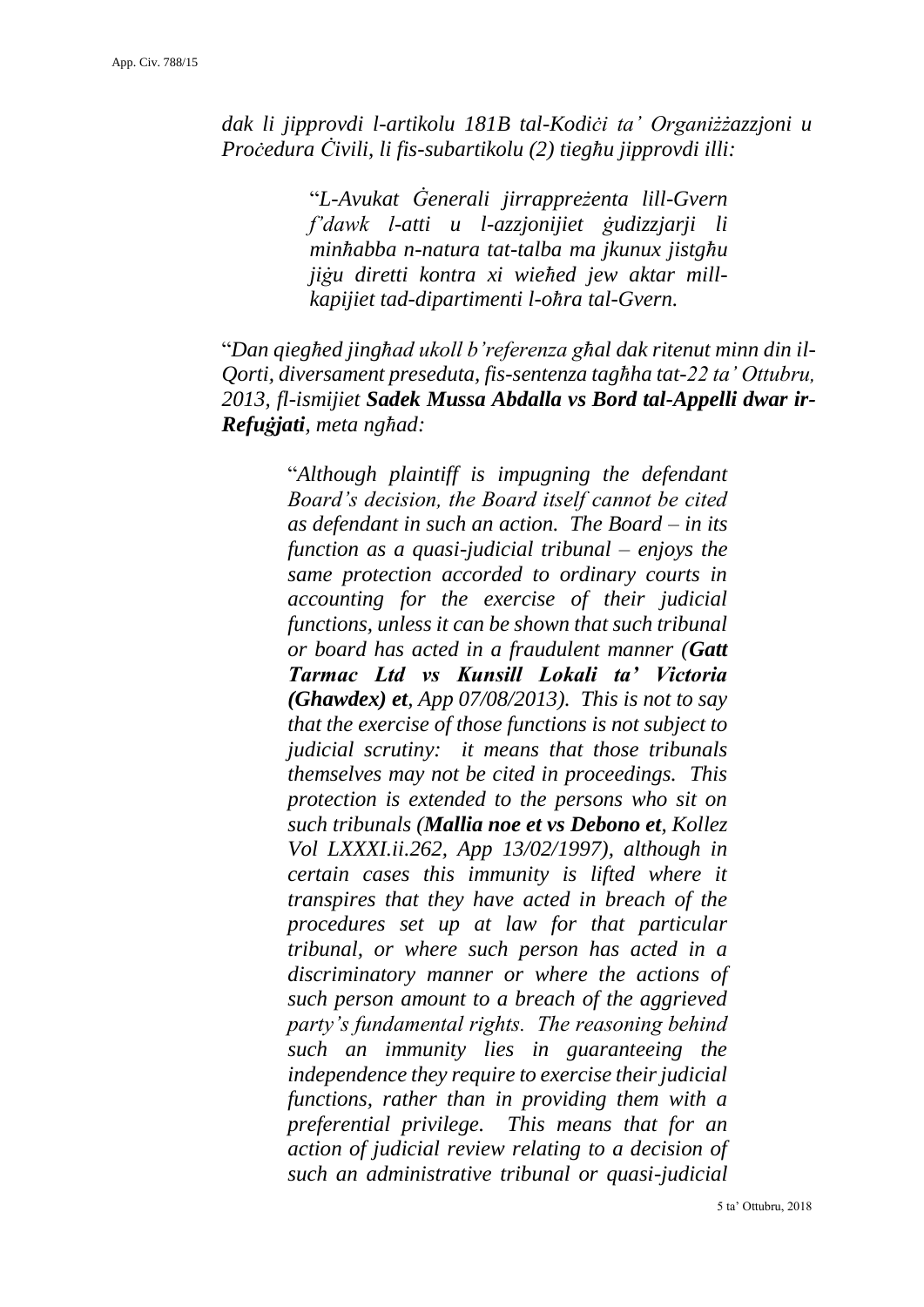*board, the action has to be filed against the proper person whom the State has ordained to stand in its name in judgment in similar cases. This person is, in terms of Maltese Law, the other defendant in this case, namely the Attorney General;* 

*This position has persisted even after the introduction in 1995 of the procedural provisions relating to judicial representation in matters of judicial review of quasijudicial tribunals and the application of this principle has received consistent judicial backing without fail (Power Projects Ltd vs Stephen Agius et, PA 16/06/2003, mhux appellata);*

*... the fact that plaintiff's action cannot proceed against the Board shall in no way impair its validity against the Attorney General as the other defendant. As a matter of fact, in no part of the submissions did the Attorney General raise the argument that he, too, was non-suited. The provisions of article 181B of the Code of Organisation and Civil Procedure would, in any case, have made short shrift of any such argument, had it been raised."*

"*Din il-Qorti filwaqt li taqbel perfettament ma' dan l-insenjament, hekk ukoll f'dan il-każ, tqis illi l-azzjoni ta' stħarriġ ġudizzjarju odjerna, għandha ssir kontra l-Avukat Ġenerali f'isem il-Gvern ta' Malta, u dan a tenur tal-imsemmi artikolu 181B(2) tal-Kodiċi ta' Organiżżazzjoni u Proċedura Ċivili. Isegwi li din l-ewwel eċċezzjoni preliminari tal-konvenuti ma timmeritax li tiġi milqugħa.*

"*Imiss li tiġi trattata t-tieni eċċezzjoni preliminari, in kwantu jingħad li l-azzjoni fil-konfront tal-konvenut Kummissarju tal-Pulizija saret intempestivament, peress li għadhom ma skattawx il-proċeduri ta' Removal Order. Jiġi rilevat illi in kwantu l-azzjoni attriċi tattakka ddeċiżjoni tal-Bord tal-Appelli dwar ir-Rifuġjati, u mhux xi Removal Order, tqis li din l-eċċezzjoni għandha mis-sewwa. Fi kwalunkwe każ, kif appena spjegat, huwa ritenut li l-presenza tal-konvenut Avukat Ġenerali, f'isem il-Gvern ta' Malta, f'dawn il-proċeduri ta' stħarriġ ġudizzjarju ta' deċiżjoni tal-Bord, huwa biżżejjed u konsegwentement din it-tieni eċċezzjoni timmerita li tintlaqa'.*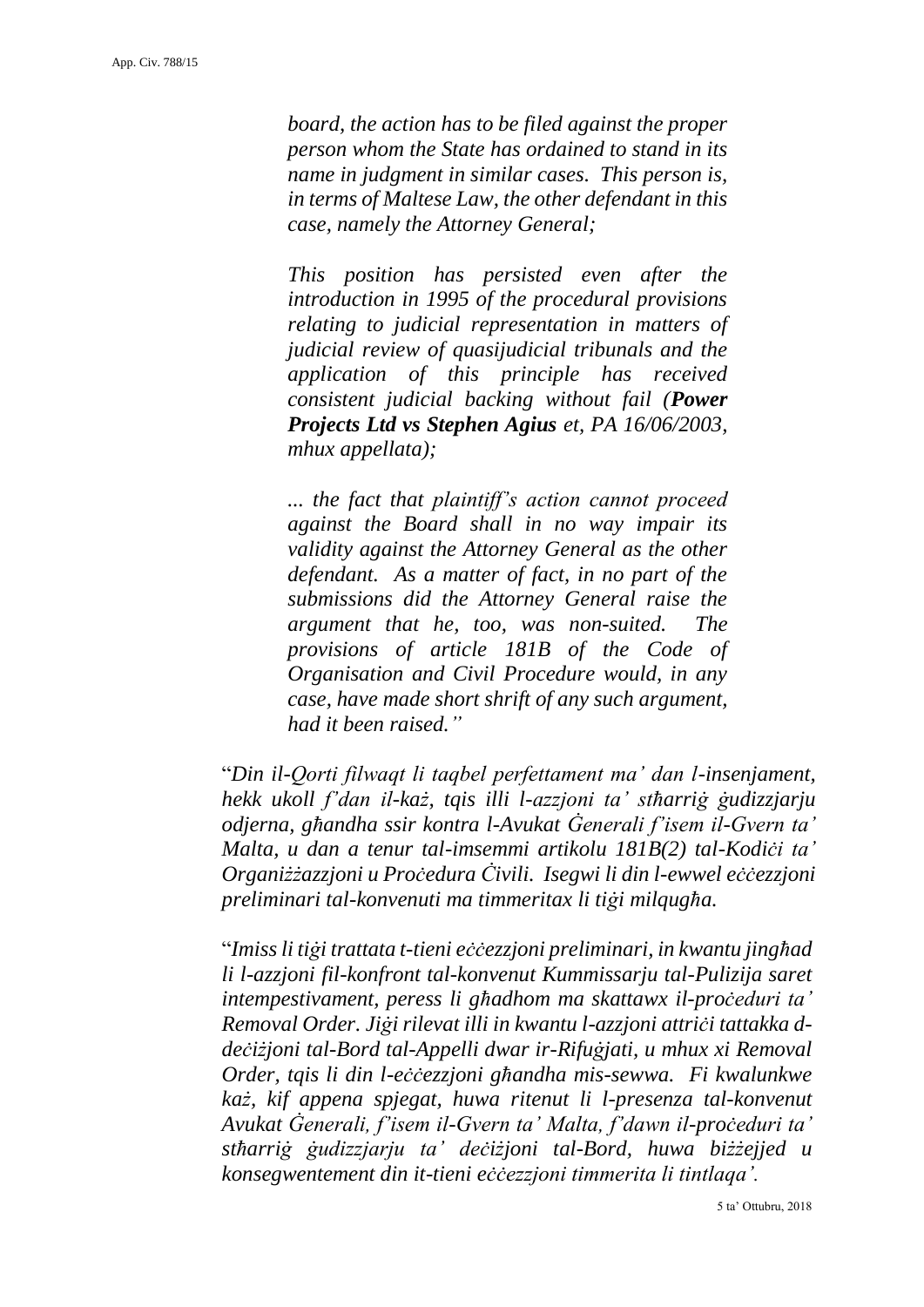"*In kwantu l-eċċezzjonijiet preliminari l-oħra tal-konvenuti, ġew indirizzati fil-mori tal-proċeduri, imiss li jiġi trattat il-mertu talkawża. Minn eżami tal-fatti riżultanti milli atti jingħad illi l-attur twieled Jammu Kashmir, fl-India, fit-3 ta' Jannar, 1987. Huwa telaq minn Delhi, mar id-Dubai u wara l-Libja, sabiex imbagħad wasal f'Malta f'Novembru tas-sena 2012. Applika għall-protezzjoni t'ażil taħt l-istatus ta' rifuġjat fit-3 ta' Diċembru, 2012. Dana peress li ngħad minnu li kien hemm gwerra għaddejja l-Kashmir bejn l-Indjani u l-Pakistani, u li ried jgħix ħajja aħjar wara Ii missieru nqatel proprju minħabba l-istess gwerra. Wara li saritlu intervista u l-Kummissarju għar-Rifuġjati, qies dak kollu meqjus rilevanti għat-talbiet tal-applikant, fis-16 ta' Frar, 2013, kien deċiż li lapplikazzjoni kif imressqa mill-attur, ma kenitx tilħaq il-kriterji meħtieġa, sabiex jingħata l-istatus ta' rifuġjat jew ta' protezzjoni sussidjarja u għalhekk kienet miċħuda. Din d-deċiżjoni kienet ikkonfermata miċ-Chairman tal-Bord tal-Appelli dwar ir-Rifuġjati fil-25 ta' Frar, 2013.*

"*Wara li l-attur ressaq xi dokumenti ġodda, talab li tiġi eżaminata mill-ġdid l-applikazzjoni tiegħu. Iżda permezz ta' deċiżjoni li ngħatat fil-15 ta' Settembru, 2014, għal darba oħra, l-Kummissarju għar-Rifuġjati ikkonkluda li ma kien hemm ebda elementi ġodda li kienu jiġġustifikaw it-talba tiegħu li jingħata l-istatus ta' rifuġjat. Għalhekk it-talba tal-attur ma setgħetx tiġi eżaminata ulterjorment u kienet meqjusa bħala inammissibli skont il-liġi. Permezz ta' korrispondenza datata 3 ta' Novembru, 2014, l-avukat tal-attur spjega lis-Segretarja tal-Bord tal-Appelli, li l-klijent tiegħu avviċinah wara li kien skada t-terminu tal-appell, peress li dan kien weġġa' dahru, kif jixhed it-tabib kuranti tiegħu, u talab żmien biex iressaq is-sottomissjonijiet tiegħu, dwar il-każ. L-istess Segretarja tal-Bord tal-Appelli wieġbet l-imsemmija korrispondenza l-għada, fejn ingħad li setgħu jsiru s-sottomissjonijiet opportuni sa mhux aktar tard mid-9 ta' Diċembru, 2014, u fin-nuqqas li jiġi deċiż lappell. L-applikazzjoni tal-appell tal-attur, quddiem il-Bord tal-Appelli dwar ir-Rifuġjati, saret fl-4 ta' Diċembru, 2014, li kienet tinkludi l-affidavit tal-attur. L-attur ingħata smiegħ quddiem il-Bord tal-Appelli dwar ir-Rifuċjati fl-14 ta' Mejju, 2015. Wara li dak il-Bord kif kompost, naqas li jiddeċiedi l-applikazzjoni tiegħu, lattur talab li jingħata smiegħ mill-ġdid quddiem il-Bord kif issa kompost.*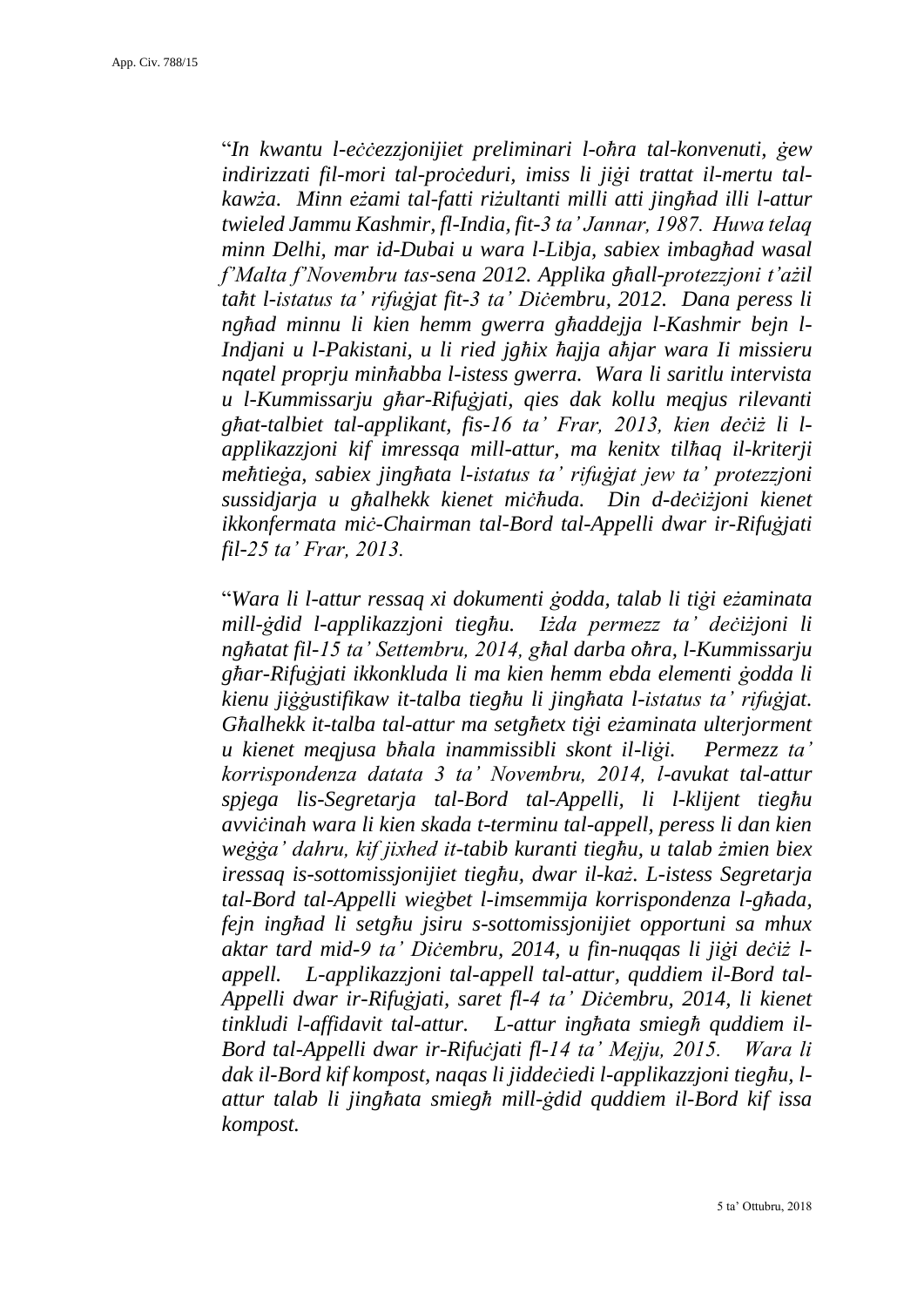"*L-attur ingħata smiegħ mill-ġdid quddiem il-Bord kif kompost, fl-10 ta' Lulju, 2015. Ingħatat deċiżjoni mill-istess il-Bord tal-Appelli dwar ir-Rifuġjati fil-24 ta' Lulju, 2015, li permezz tagħha kien deċiż li peress li l-appell sar tardivament, oltrè it-terminu ta' ħmistax-il ġurnata, kif tipprovdi l-istess liġi, astjena milli jieħu konjizzjoni talmertu tal-appell. Konsegwentement l-appell kien miċħud, in kwantu kien meqjus null. L-attur qiegħed jikkontesta din id-deċiżjoni peress li jikkontendi li ngħatat b'interpretazzjoni ħażina tal-liġi, u jiċċita lartikolu 469A(1)(a) tal-Kodiċi t'Organiżżazzjoni u Proċedura Ċivili, sabiex jitlob l-istħarriġ ġudizzjarju tagħha, peress li jingħad li tikser il-Kostituzzjoni.* 

"*In tema legali, kif aċċennat qabel, il-Qrati ordinarji huma mogħnija bis-setgħa li jistħarrġu deċiżjonijiet ta' tribunali oħra, fejn jiġi allegat li naqsu milli josservaw il-prinċipji ta' ġustizzja naturali. Minkejja kull provvediment legali sabiex jillimita din is-setgħa, ġie awtorevolment deċiż mill-Qorti tal-Appell, li allegazzjoni ta' ksur tal-prinċipji ta' ġustizzja naturali jew deċiżjoni li tkun legalment żbaljata fl-interpretazzjoni tal-liġi, huwa biżżejjed sabiex jirradika f'din il-Qorti s-setgħa ta' stħarriġ ġudizzjarju. Hawnhekk issir referenza għas-sentenza tal-Qorti tal-Appell tas-27 ta' Ġunju, 2008, fl-ismijiet Charles Mattocks vs Dr. Anthony Gruppetta noe et, fejn f'kuntest differenti relatat mal-proċess ta' ħatriet fis-servizz pubbliku, li jsir mill-Kummissjoni dwar is-Servizz Pubbliku (PSC), ingħad:*

> "*Il-Qrati tagħna osservaw li l-PSC mhix insindikabbli b'mod assolut, u jekk jiġi allegat li l-PSC ma segwietx ir-regoli ta' proċedura li hi stess tkun għamlet għas-smiegħ tal-każi quddiemha ("Cassar vs. Chairman tal-Kummissjoni dwar is-Servizz Pubbliku", eventwalment ċeduta quddiem il-Qorti Kostituzzjonali fit-13 ta' Novembru, 1985), jew jiġi allegat li l-PSC aġixxiet b'mod diskriminatorju ("Galea vs Chairman tal-Kummissjoni dwar is-Servizz Pubbliku", deċiża mill-Qorti Kostituzzjnali fl-20 ta' Jannar, 1985), jew li l-istess PSC aġixxiet bi ksur tad-drittijiet fundamentali tal-bniedem ("Attard vs Sant'Angelo noe et", deċiża mill-Prim Awla tal-Qorti Ċivili (Sede Kostituzzjonali) fis-6 ta' Novembru, 1996), allura l-Qorti ordinarja tista' tintervjeni, tissindika u eventwalment tagħti r-rimedju opportun. Din il-Qorti żżid li anke jekk jiġi allegat, fuq livell*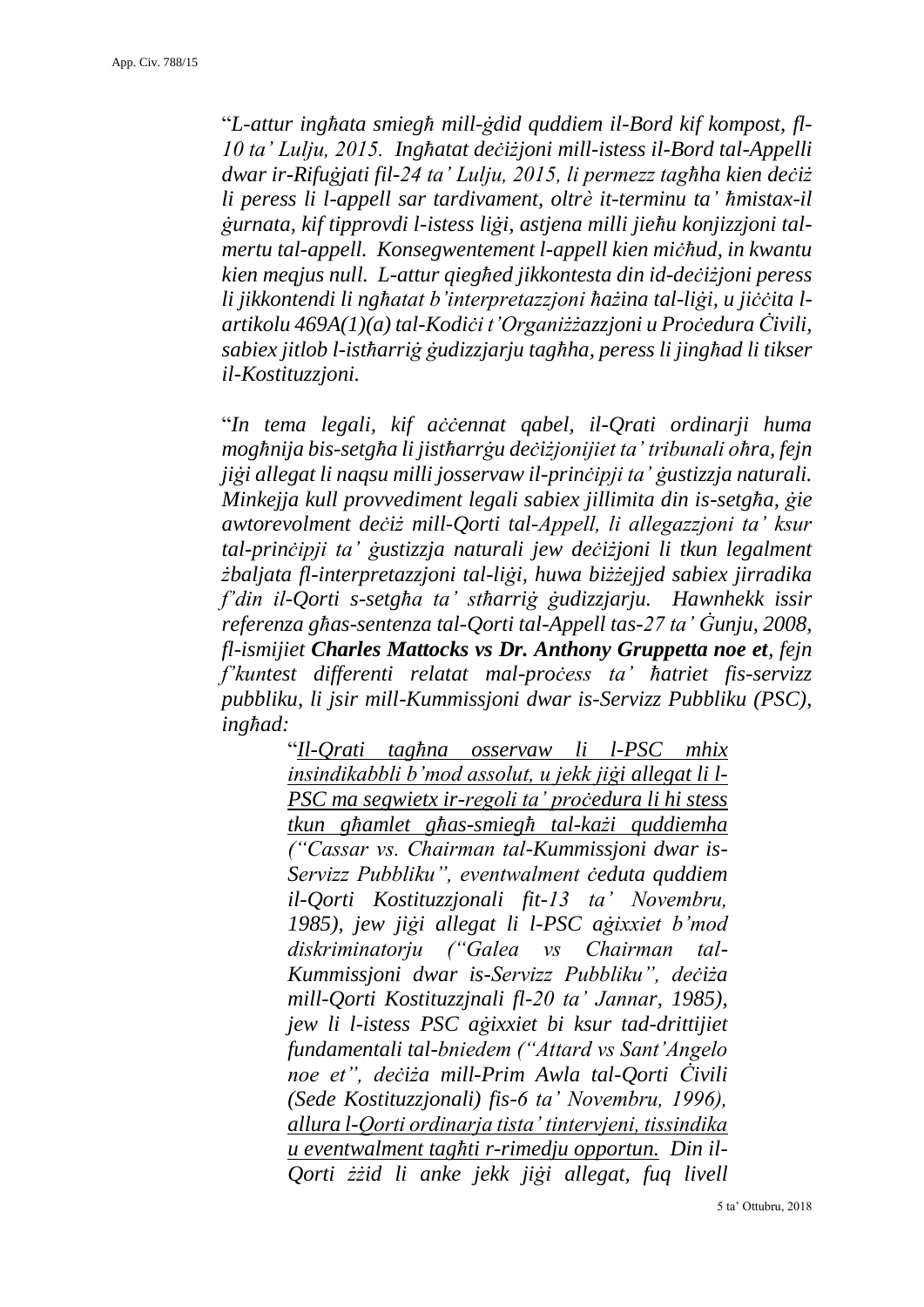*amministrattiv, li l-PSC aġixxiet bi ksur talprinċipji tal-ġustizzja naturali jew aġixxiet ultra vires il-poteri tagħha, il-Qrati ordinarji jistgħu u għandhom jintervjenu. Il-prinċipji tal-ġustizzja naturali jridu dejjem u skrupolożament jiġu osservati minn kull Qorti, Tribunal, Bord jew Kummissjoni maħtura biex tieħu deċiżjoni firrigward ta' individwu, u ebda awtorita` mogħnija b'dan il-poter ma tista' twarrab dawn il-prinċipji b'impunita` (ara, per eżempju, il-każijiet "Zammit vs Falzon", deċiża minn din il-Qorti (Sede Inferjuri) fl-10 ta' Marzu, 2003 u "Mangion vs Cilia Pisani noe", deċiża mill-Prim Alwa tal-Qorti Ċivili fl-20 ta' Mejju, 2004). L-istess jista' jingħad f'każ ta' allegazzjoni ta' qerq. (sottlinjar mizjud minn din il-Qorti)"*

"*Hekk ukoll f'sentenza oħra tat-28 ta' Settembru, 2012, fl-ismijiet Paul Washimba vs Bord tal-Appelli dwar ir-Refuġjati et, kif ukoll dik tal-5 ta' April 2013, fl-ismijiet Saed Salem Saed vs Bord tal-Appelli dwar ir-Refuġjati et, li kellhom ċirkostanzi simili għal dak in eżami, kien ritenut mill-Qorti tal-Appell illi:*

> "*Hu prinċipju ta' dritt, pero`, li l-ġurisdizzjoni inerenti tal-qrati ta' "judicial review" ma tista' titneħħa minn ebda liġi, għax ma jistax jiġi aċċettat li l-leġislatur qatt jista' jippermetti li deċiżjoni tittieħed bi ksur tal-prinċipji ta' ġustizzja naturali jew kontra l-liġi.*

> *"…. Il-Qrati Ċivili jistgħu jissindikaw l-operat ta' kwalsijasi tribunal jew bord imwaqqaf bil-liġi, lewwelnett biex jassiguraw li l-prinċipji talġustizzja naturali jkunu osservati u, fit-tieni lok, biex jassiguraw li ma jkunx hemm xi enunċjazzjoni ħażina jew inkompleta tal-ipotesi tal-liġi fis-sens lat tal-frażi, fis-sens li għandhom jassiguraw mhux biss li d-deċiżjoni innifisha ma tkunx waħda "wrong at law", iżda li t-Tribunal jew Bord ikollu s-setgħa legali jagħti dik id-deċiżjoni." (sottlinjar miżjud minn din il-Qorti)*

"*Din il-Qorti filwaqt li taqbel ma' dawn il-prinċipji u tagħmilhom tagħha, meta tgħaddi biex tapplikahom għall-każ in eżami, issib li lilment tal-attur mhuwiex ġustifikat.*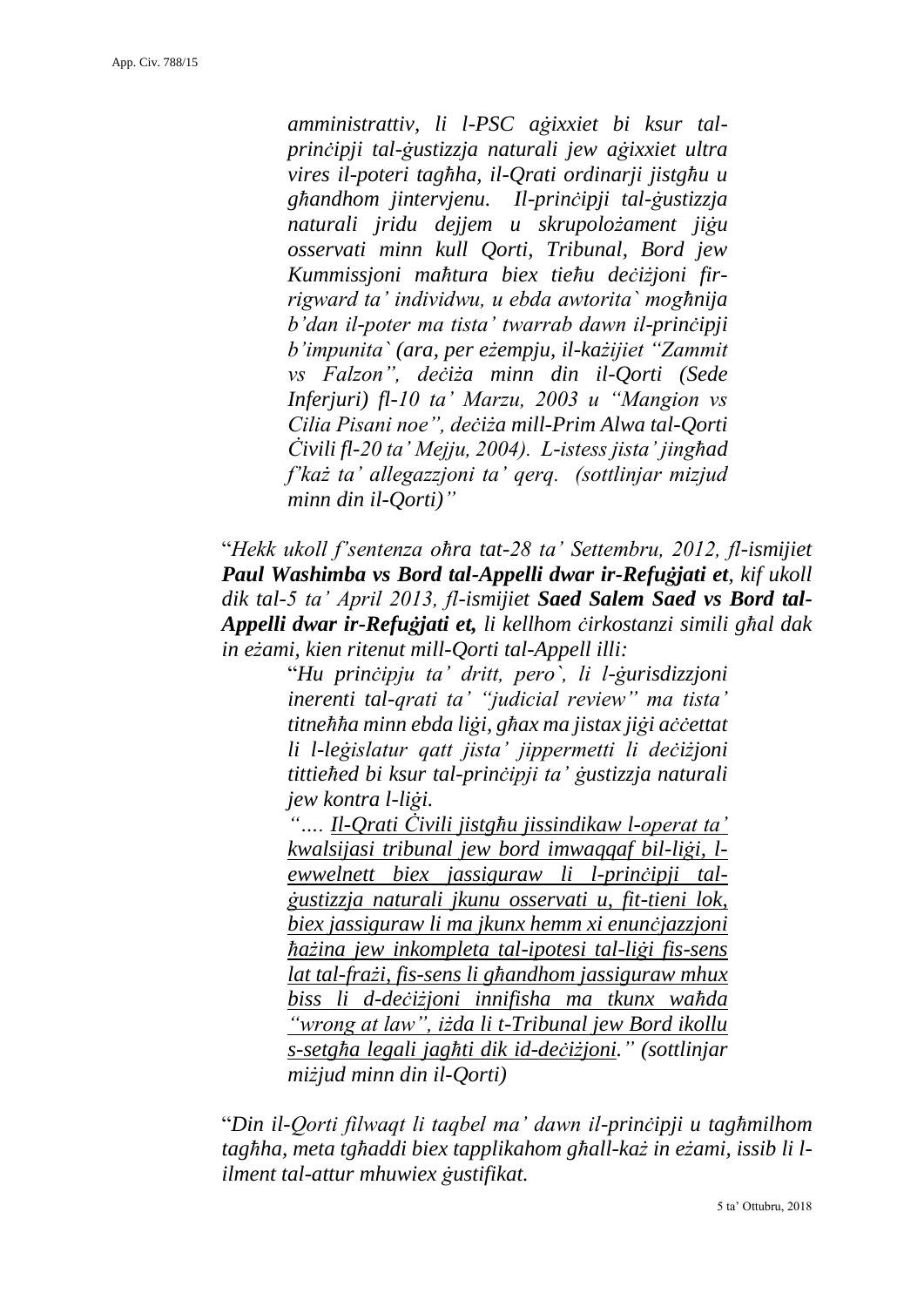"*Dan qiegħed jingħad peress li fil-fehma ta' din il-Qorti l-artikolu 7(2)(a) tal-Kap. 420,ċitat mill-attur ma japplikax għall-każ odjern fejn ir-rikors tal-appell isir tardivament, peress li dak is-subinċiż japplika għall-meta appellant ikun naqas milli jipprovdi linformazzjoni essenzjali għall-appell wara li jkun sar ir-rikors talappell. Peress li l-artikolu in eżami jipprovdi, li sakemm ma jiġix muri li dan in-nuqqas, seħħ minħabba ċirkostanzi li l-applikant ma setax jikkontrolla, il-Bord jista' jassumi li dan ikun impliċitament irtira r-rikors tal-appell. Għalhekk din is-sitwazzjoni tippresupponi li jkun ġie ppreżentat ir-rikors tal-appell, meta jseħħu ċ-ċirkostanzi li jwasslu lill-applikant għan-nuqqas li jipprovdi l-informazzjoni essenzjali għall-appell, sitwazzjoni differenti miċ-ċirkostanzi tal-każ in eżami, fejn ir-rikors sar tardivament.*

"*In kwantu l-attur jagħmel referenza għall-artikolu 7(8) tal-Att dwar ir-Rifuġjati (Kapitolu 420 tal-Liġijiet ta' Malta), jiġi nnutat li filkonsiderazzjonijiet tal-Bord, fid-deċiżjoni tal-24 ta' Lulju, 2015, jingħad li l-appell sar ferm wara l-ħmistax-il ġurnata kontemplati fil-liġi (artikolu 7(2) tal-Kap. 420) u li dan il-punt kellu jitqajjem mill-Bord ex ufficio, ladarba l-osservazzjoni tat-termini stabbiliti fil-Kodiċi tal-Organiżżazzjoni u Proċedura Ċivili u liġijiet oħra speċjali li jirregolaw il-proċeduri tal-qrati, tribunali u bordijiet kienu meqjusa bħala t'ordni pubbliku. Jingħad ukoll li t-terminu għallappell ma jistax jiġi mibdul jew estiż, lanqas bi qbil bejn il-partijiet u dan iservi sabiex jipprovdi ċertezza fil-liġi. Għal dawn irragunijiet il-Bord iddeċieda li kellu jieqaf milli jieħu konjizzjoni ulterjuri tal-istess appell.* 

"*Fuq dan il-punt huma meqjusa rilevanti l-prinċipji osservati fissentenza fl-ismijiet Giuseppi Caruana vs Charles Psaila, deċiża fil-21 ta` Marzu 1997 (Appell mill-Bord li Jirregola l-Kera) fejn ingħad:*

> *"It-termini proċedurali huma inderogabbli. Infatti, "ma jista` qatt ikun disputat illi t-termini għal kompiment ta` atti proċesswali huma dawk stabbiliti mil-liġi. …. Trattandosi ta` norma legali, l-osservanza tat-terminu fiha prefiss kellu jiġi mħares ad unguem, in raġuni ta` l-element dekadenzjali insit. Dan anke għaliex kif sewwa jinsab ritenut "l-osservanza tat-termini stabbiliti fil-Kodiċi ta` Organiżżazzjoni u Proċedura Ċivili u f`liġijiet oħra speċjali li jirregolaw il-kondotta tal-*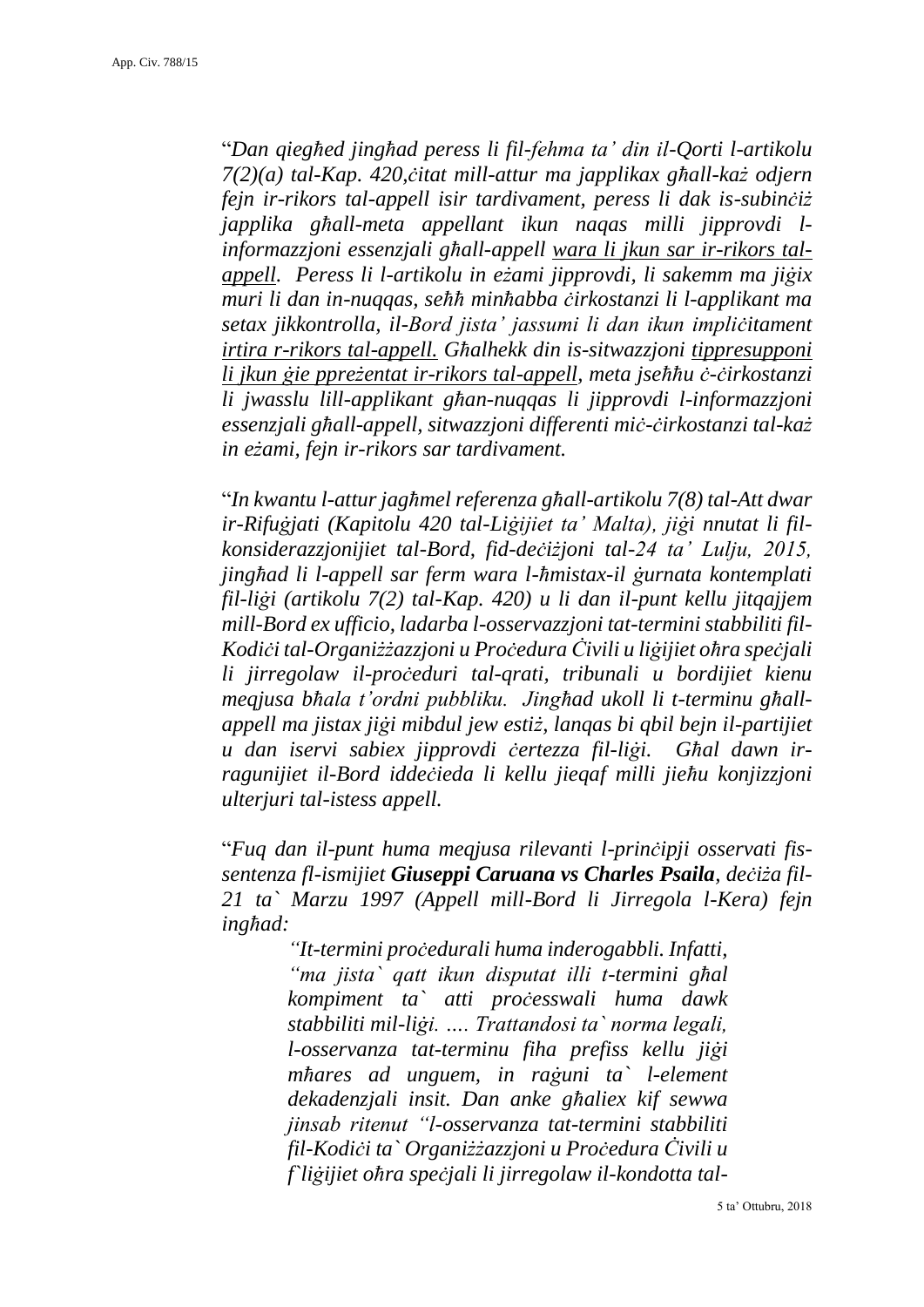*proċeduri quddiem il-Qrati u quddiem it-Tribunali huma ta` ordni pubbliku u ma jistgħux jiġu bl-ebda mod injorati u lanqas bil-kunsens tal-partijiet rinunzjati jew mibdula"*

"*Hekk ukoll il-Qorti tal-Appell (Inferjuri) fis-sentenza tagħha flismijiet Daniela Zwack-Wandrey vs Messrs. In Sight Ltd. tas-6 ta' Ottubru, 2010:*

> *"illi huwa fil-ġeneralita` tar-riti proċesswali taħt id-diversi liġijiet u għal liema hu konsentit appell, illi t-termini fihom preskritti għall-appell jinkwadraw ruħhom fl-istitut tad-dekadenza. Dan huwa hekk għas-sempliċi fatt materjali u oġġettiv tad-dekorrenza taż-żmien. Ara "Caterina Tabone -vs- Nobbli Gio Carlo Mallia et", Appell Ċivili, 3 ta' Ottubru, 1927;*

> *"Il-kwestjoni hawnhekk sollevata ġiet proprju minn din il-Qorti diversi drabi eżaminata. Hekk ingħad illi t-termini għall-appell minn sentenzi "huma termini perentorji u dwarhom, di regola, ma hemmx possibilita` la ta' proroga, u lanqas ta' sospensjoni jew interuzzjoni, jekk mhux fil-każijiet eċċezzjonalment mil-liġi prevvisti. Ad eżempju, fejn il-ġurnata ta' l-iskadenza tat-terminu taħbat nhar ta' Sibt jew il-Ħadd jew xi ġurnata festiva. Din in-natura inderogabbli tat-termini proċesswali ġġib b'konsegwenza illi dwarhom ma jistgħux jiġu applikati provvedimenti sanatorji jew ta' rimessjoni, ankorke d-dekors inutili tagħhom ma jkunx imputabbli lil parti interessata. Dan għal motiv illi dik l-improrogabilita' hi hekk neċessarja għal raġuni ta' ċertezza u, ukoll, ta' uniformita'".*

"*Applikati dawn il-prinċipji għall-każ in eżami, jirriżulta li għalkemm huwa minnu li l-artikolu 7(8) Kapitolu 420 tal-Liġijiet ta' Malta, jipprovdi li l-Bord għandu jirregola l-proċedura tiegħu nnifsu, jiġi rilevat li jeżistu wkoll ir-Regolamenti Dwar il-Proċedura tal-Bord tal-Appelli dwar ir-Rifuġjati (L.S. 420.01). Taħt irregolament 5(1)(a) (L.S. 420.01), jinsab provdut ukoll li appell taħt l-istess regolamenti, għandu jsir fi żmien ġimgħatejn, kif wara kollox*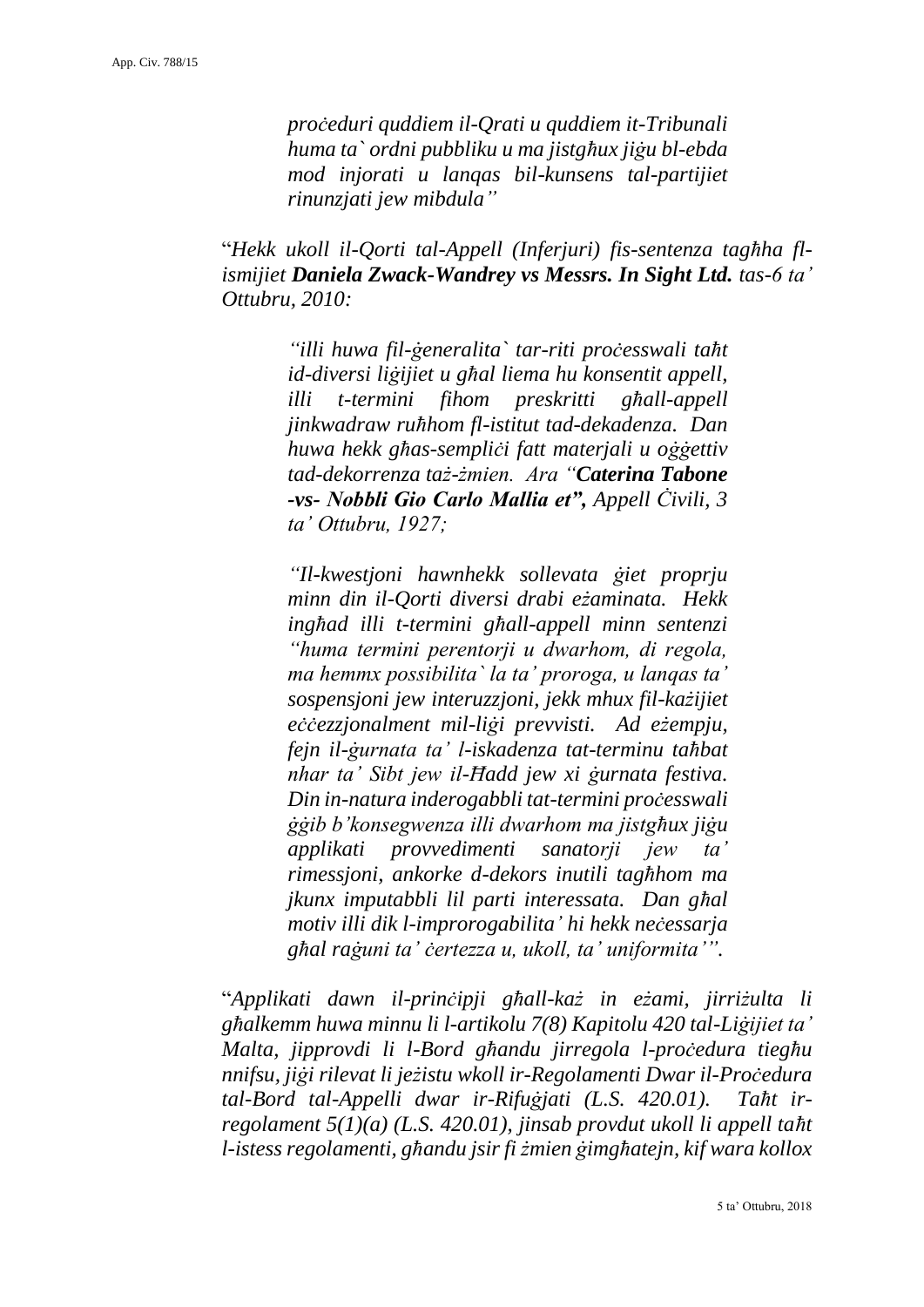*jipprovdi l-artikolu 7(2) tal-Att prinċipali. Iżda jiġi osservat li, firregolament 5 (2) hemm provdut ukoll li:*

> *"Bla ħsara għad-disposizzjonijiet taħt issubparagrafu (1)(a) sa (o), il-Bord għandu xort'oħra jirregola l-proċedura tiegħu nnifsu.*

"*Għalhekk, fil-fehma ta' din il-Qorti, ladarba l-liġi sussidjarja stess tipprovdi li l-Bord għandu jirregola l-proċedura tiegħu nnifsu limitatament f'dawk il-każijiet mhux kontemplati taħt issubparagrafu (1)(a) sa (o), dan ifisser li r-regolamenti taħt issubparagrafi (1)(a) sa (o), għandhom jipprevalu, inkluż it-terminu perentorju ta' ġimgħatejn li fih għandu jsir appell.* 

"*Din il-Qorti ħasbet fit-tul dwar dak li rriżulta li ġara mill-provi prodotti quddiemha. Iżda kif ingħad minn din il-Qorti, diversament preseduta, fis-sentenza tagħha tal-15 ta' Diċembru, 2016, fl-ismijiet Logos Societa' Cooperativa vs Direttur Ġenerali Tal-Kuntratti et:*

> *"għalkemm din il-Qorti taqbel li ladarba ingħataw ċertu struzzjonijiet dwar kif għandu jiġi reġistrat appell, jekk dawn ġew segwiti l-appell ma għandhux jiġi dikjarat null minħabba li l-appellant naqas li jsegwi pass ieħor indikat fl-avviż legali, fil-każ odjern, dak il-pass li l-appellanti naqsu li jsegwu kien proprju t-terminu korrett stipolat milliġi."*

"*Hekk ukoll f'dan il-każ, ladarba t-terminu t'appell tal-attur kien laħaq skada, dan ma setax jiġi sanat bl-ebda mod, in kwantu huwa meqjus bħala perjodu ta' dekadenza. Għalkemm fuq il-bażi ta' provveddimenti differenti, (Regolament 5 tal-L.S. 420.01), din il-Qorti ma ssibx li hemm lok li titħassar jew tiġi annullata d-deċiżjoni tal-Bord tal-Appelli dwar ir-Rifuġjati, in kwantu l-appell tal-attur tabilħaqq sar tardivament. Kif ġustament osservat mill-imsemmi Bord, l-osservazzjoni tat-termini stabbiliti fil-Kodiċi tal-Organiżżazzjoni u Proċedura Ċivili u liġijiet oħra speċjali, li jirregolaw il-proċeduri tal-qrati, tribunali u bordijiet huma meqjusa bħala t'ordni pubbliku. Isegwi li l-ittra tas-Segretarja tal-Bord, ma setgħatx tissana dan in-nuqqas tal-attur, bl-ebda mod.* 

"*Għalhekk l-ewwel, it-tielet u r-raba' talbiet tal-attur ma jimmeritawx li jkunu milqugħa.*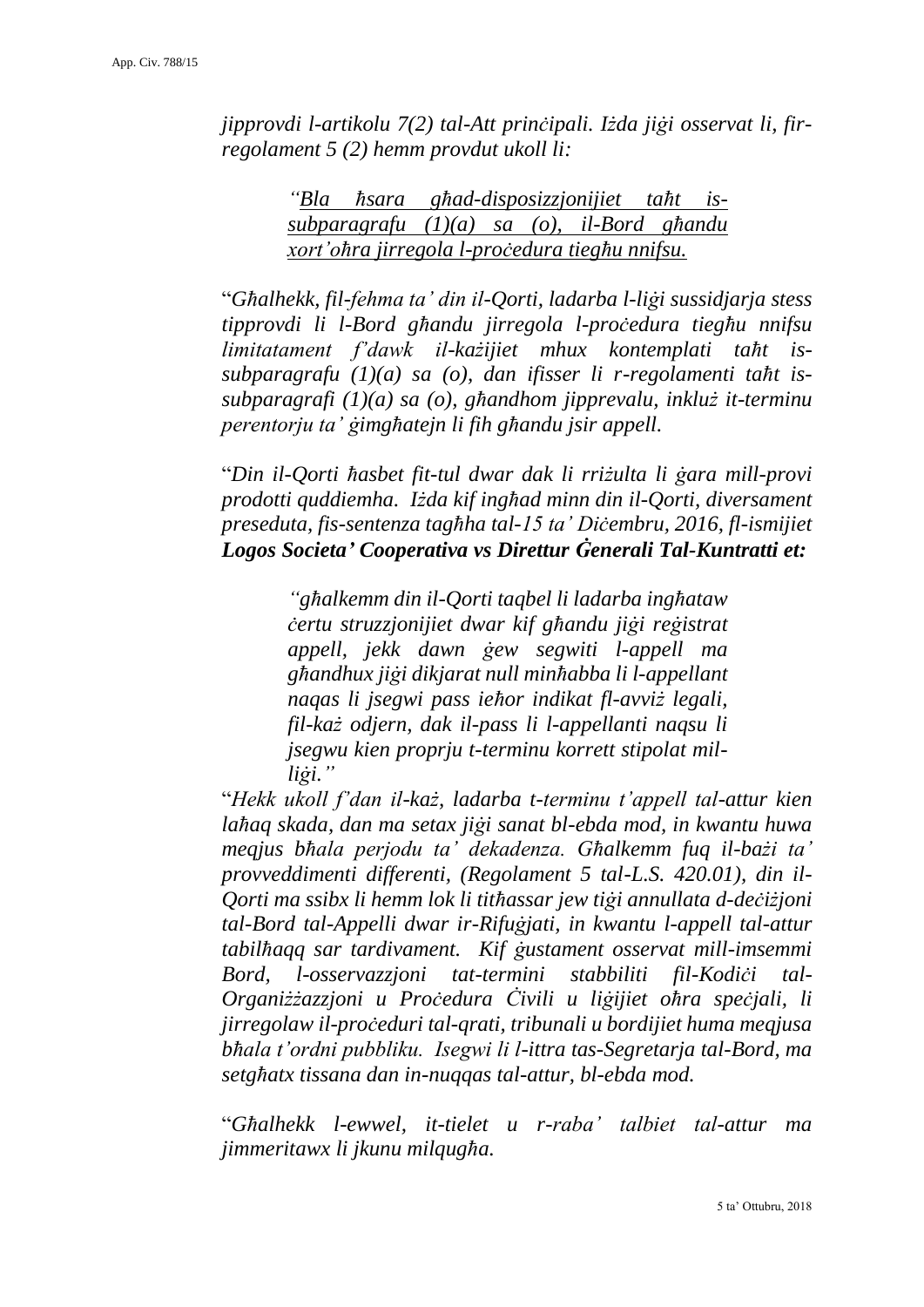"*Lanqas m'huwa il-każ li tintlaqa' l-ħames talba attriċi, peress li kif ġustament eċċepit mill-konvenuti, ingħad diversi drabi mill-qrati tagħna, li ma jistax jiġi konfermat mandat kawtelatorju b'mod permanenti, kif qieghed jippretendi l-attur.*";

4. L-attur appella mill-imsemmija sentenza b'Rikors tiegħu tal-20 ta' Marzu, 2017, li fih u għar-raġunijiet u sottomissjonijiet hemm imsemmija, qal li "l-ewwel u l-uniku aggravju jikkonsisti fil-fatt li l-Ewwel Onorabbli Qorti għamlet interpretazzjoni żbaljata tal-liġi meta iddeċidiet li, f'każijiet ta' appelli li jinstemgħu quddiem il-Bord tal-Appelli tar-Refiġjati li huma regolati permezz tal-Kap 420 tal-Liġijiet ta' Malta u r-regolamenti promulgati taħt l-awtorita' tagħha, it-terminu sabiex jiġi interpost appell quddiema (*sic*) ma jistax jiġi estiż – bħalma ġara f'dan il-każ";

5. L-intimati appellati laqgħu għall-imsemmi bi Tweġiba mressqa fl-10 ta' April, 2017, li biha u għar-raġunijiet hemm imfissra, qalu li, flewwel lok, l-appell ma jiswiex għaliex l-appellant naqas li jsemmi d-data tassentenza li minnha kien qed jappella. Fil-mertu, laqgħu billi qalu li l-aggravju li fuqu l-appellant jibni l-appell tiegħu mhuwiex mistħoqq u dan billi s-sentenza appallata iddeċidiet sewwa l-aspetti legali u qieset sewwa ċ-ċirkostanzi fattwali li jsawru l-każ tal-appellant. Iżidu jgħidu li l-ilment tal-appellant li ma ngħatax smigħ xieraq mhux mistħoqq meta wieħed iqis li ngħata smigħ darbtejn mill-Bord u li fi proċedura bħal din ta' stħarriġ ġudizzjarju l-appellant ma jistax iqajjem kwestjonijiet ta' lment ta' ksur ta' jeddijiet fundamentali li għalih il-liġi tipprovdi għal proċedura partikolari;

- 6. Semgħet it-trattazzjoni tal-avukati tal-partijiet;
- 7. Rat l-atti kollha tal-kawża;

8. Rat id-degriet tagħha tad-19 ta' Ġunju, 2018, li bih ħalliet ilkawża għal-lum għas-sentenza;

# *Ikkunsidrat:*

9. Illi qabel ma l-Qorti tgħaddi biex tqis l-aggravju tal-appellant mis-sentenza appellata, ikun xieraq li tistħarreġ is-siwi tal-argument imressaq mill-appellati dwar in-nuqqas ta' siwi tar-Rikors tal-Appell innifsu;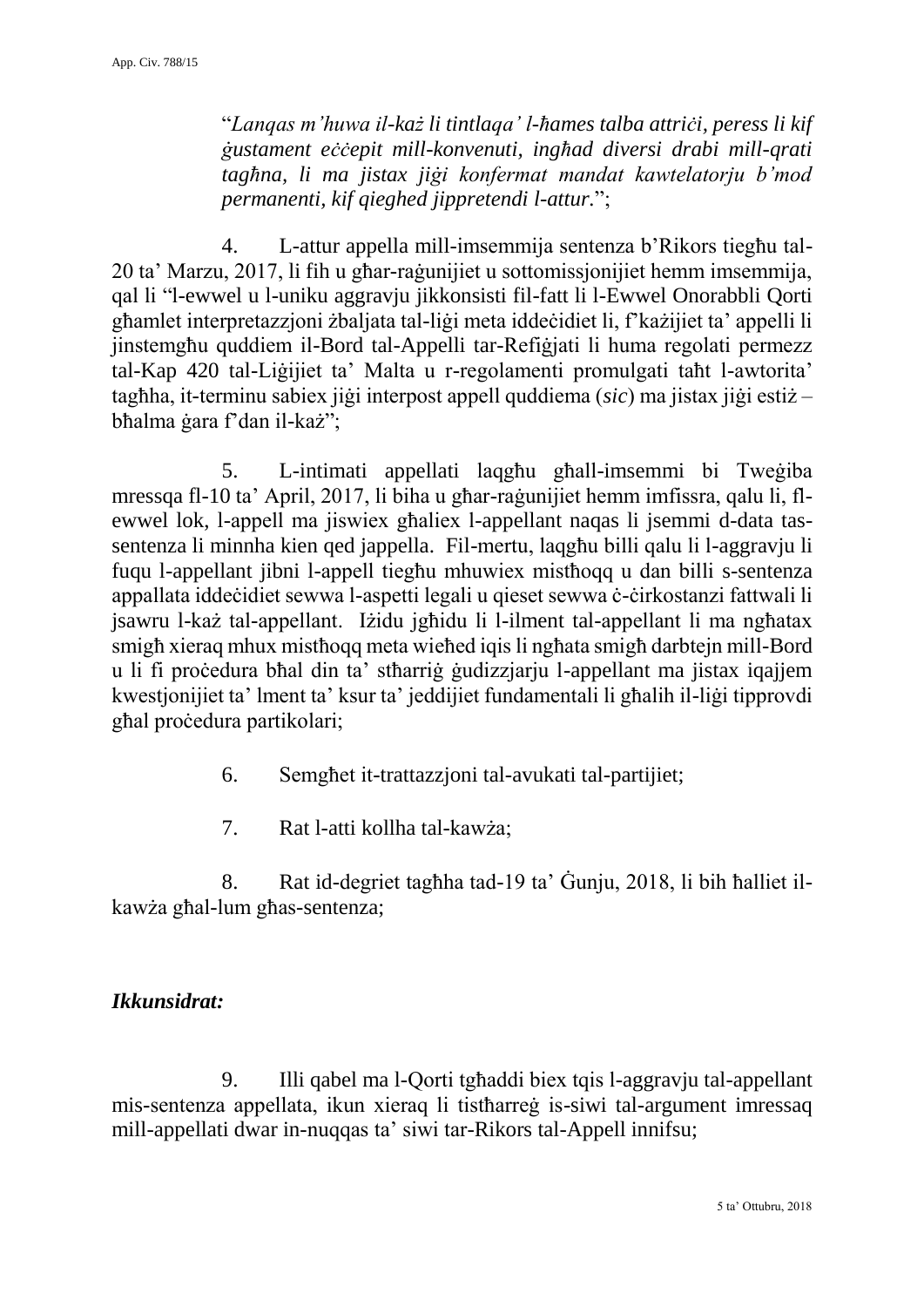10. Illi l-appellati jgħidu li r-Rikors tal-Appell huwa irritu u null għall-finijiet tad-dispożizzjonijiet tal-Kapitolu 12 tal-Liġijiet ta' Malta, għaliex ma jispeċifikax id-data tad-deċiżjoni li minnha r-rikorrent ressq dan l-appell tiegħu;

11. Illi l-Qorti jidhrilha li din is-sottomissjoni mhijiex tajba. Filwaqt li huwa minnu li fir-Rikors promotur, l-appellant ma jsemmix id-data tassentenza li minnha appella, ma hemm l-ebda dubju li l-Ewwel Qorti tat biss sentenza waħda u li dik is-sentenza qieset il-mertu kollu dibattut, kemm fl-aspetti preliminari tiegħu (tant li ħelset lil wieħed mill-intimati oriġinali) u kif ukoll filmertu. L-"okkju" tar-Rikors tal-Appell jirriproduċi dak li jissemma fis-sentenza appellata u ma ntweriex li dak l-att jista' joħloq xi diffikulta' biex jidentifika liema sentenza sar appell minnha. Din il-Qorti tqis li l-liġi tipprovdi b'mod ċar  $x'$ għandu jkun fih rikors għat-tħassir tas-sentenza<sup>1</sup> u t-tismija tad-data tassentenza mhijiex fost il-ħtiġijiet mandatorji mitluba, ladarba jkun ingħata tagħrif ieħor tajjeb biżżejjed biex kemm din il-Qorti u kif ukoll il-parti appellata jkunu jistgħu jqisu l-aggravju tal-appellant. Minbarra dan, l-istess dispożizzjonijiet talliġi<sup>2</sup> jghidu ċar li xi nuqqas fil-harsien ta' xi wiehed mir-rekwiżiti mitluba fiddispożizzjonijiet ta' qabel ma jġibux in-nullita' tar-rikors li jkun. Fuq kollox, lappellati ma fissrux taħt liema waħda mid-dispożizzjonijiet tal-liġi li jitkellmu fuq in-nullita' ta' atti gudizzjarji<sup>3</sup> ressqu din is-sottomissjoni taghhom, jew xi preġudizzju li ma jistax jissewwa mod ieħor ġarrbu bil-fatt li r-Rikors tal-Appell ma jsemmix id-data tas-sentenza appellata;

12. Illi fid-dawl ta' dawn il-kunsiderazzjonijiet, il-Qorti tqis li ma ngħatatilha l-ebda raġuni tajba biex issib li r-Rikors tal-Appell ma jiswiex u biex tiddikjarah null;

13. Illi l-Qorti sejra tgħaddi biex tqis l-appell fil-mertu. Laggravju tal-appellant huwa wieħed proċedurali, marbut mal-kwestjoni tattermini stabiliti minn liġi biex wieħed jitlob għal rimedju mogħti mill-istess liġi. L-appellant kien ressaq talba quddiem il-Kummissarju tar-Rifuġjati (minn issa 'l hemm imsejjaħ "il-Kummissarju") sabiex jingħata kenn u għarfien bħala rifuġjat f'Malta biex ma jitreġġax lura lejn il-pajjiż fejn kien twieled u mnejn kien ħarab;

14. Wara li fi Frar tal-2013<sup>4</sup> it-talba tieghu ma ntlaqghetx, lappellant talab li l-Kummissarju jerġa' jiftaħ il-każ tiegħu. Imma b'deċiżjoni meħuda fil-15 ta' Settembru tal-2014<sup>5</sup> , il-Kummissarju qatagħha li l-appellant ma

1

<sup>&</sup>lt;sup>1</sup> Art. 143(1) tal-Kap 12

 $2$  Art. 143(5) tal-Kap 12

<sup>&</sup>lt;sup>3</sup> Art. 789(1) tal-Kap 12

 $4$  Ara Dokti "Č" u "MGF 2", f'paġġ.  $13 - 4$  u  $75 - 83$  tal-process

<sup>&</sup>lt;sup>5</sup> Dok "D", f'paġ. 15 tal-process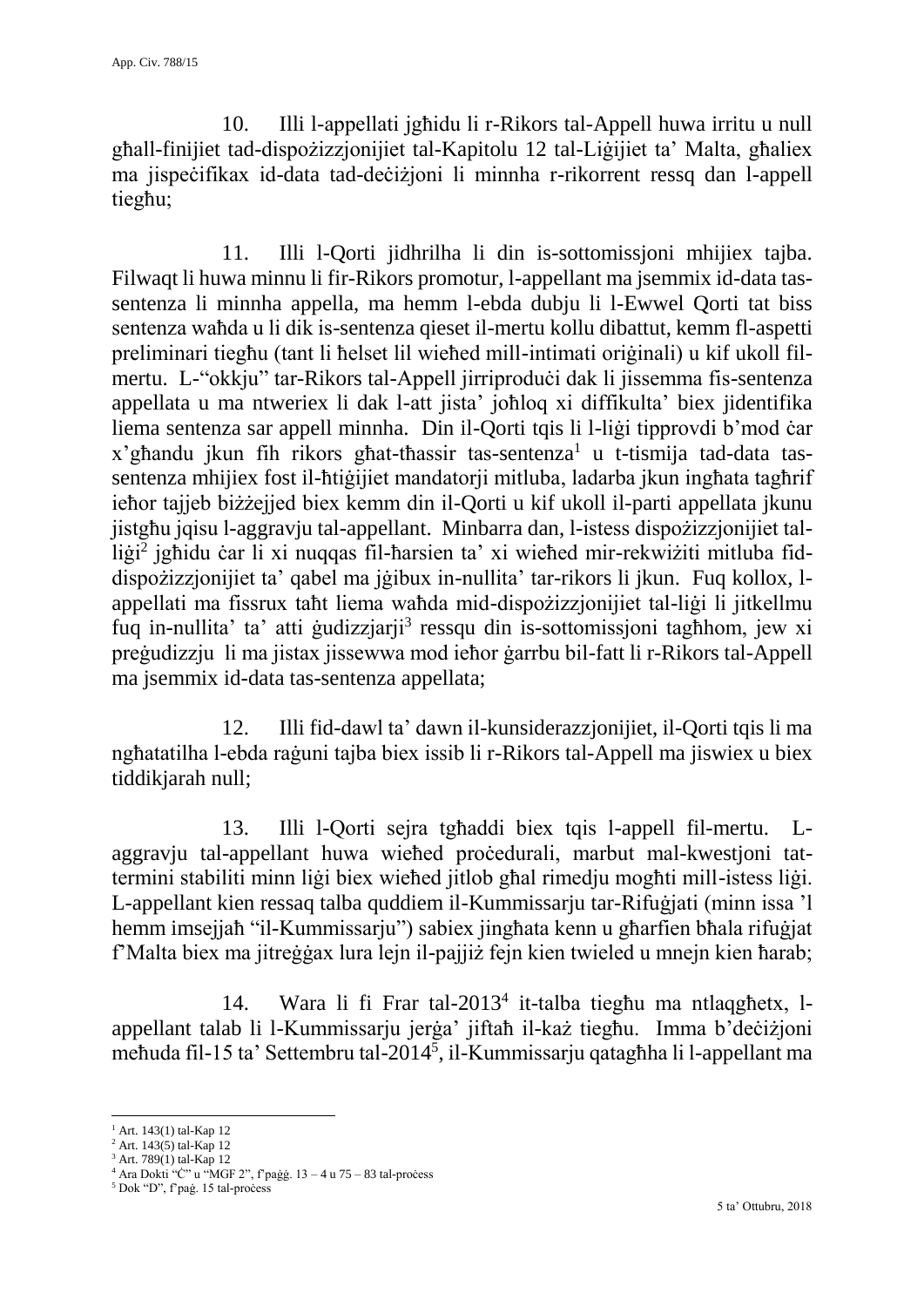kien ressaq l-ebda raġuni ġdida biex jibdel il-fehma li kien wasal għaliha fl-ewwel deċiżjoni tiegħu;

15. Fit-3 ta' Novembru, 2014, l-appellant bagħat ittra lill-Bord dwar ir-Rifuġjati (minn issa 'l hemm imsejjaħ "il-Bord") biex jgħarrfu li ried jappella mid-deċiżjoni meħuda mill-Kummissarju f'Settembru. Il-Bord bagħat jgħarraf lill-appellant fl-4 ta' Novembru, 2014, li kellu sad-9 ta' Diċembru, 2014 biex iressaq l-appell li kien fi ħsiebu jressaq. L-appellant ressaq l-appell tiegħu fit-3 ta' Novembru, 2014, jiġifieri dakinhar li bagħat jgħarraf lill-Bord li xtaq jappella, u meta ma kienx għadu jaf x'kellu jiktiblu l-Bord l-għada. Flimkien mal-appell tiegħu, l-appellant hemeż ittra mit-tabib tiegħu biex tispjega għaliex l-appell ma kienx tressaq qabel;

16. L-appell tressaq taħt id-dispożizzjonijiet tal-artikolu 7 tal-Att dwar ir-Rifuġjati<sup>6</sup>. Skond id-dispożizzjonijiet ta' dak l-artikolu, appell minn deċiżjoni tal-Kummissarju jista' jsir fi żmien ħmistax-il (15) jum minn dakinhar li tkun ittieħdet id-deċiżjoni tal-Kummissarju li minnha wieħed irid jappella;

17. L-appell tqiegħed għas-smigħ f'Mejju tal-2015 u saret ittrattazzjoni u tħalla għad-deċiżjoni. Ġara, iżda, li qabel ma l-Bord laħaq ta ddeċiżjoni tiegħu, inbidlet il-kompożizzjoni ta' wħud mill-membri tiegħu u lappellant kien mgħarraf b'dan. L-appellant talab li jittratta l-każ tiegħu quddiem il-Bord kif magħmul mill-membri l-ġodda. L-appellant ingħata smigħ quddiem il-Bord rikompost f'Lulju tal-2015. Iżda, b'deċiżjoni tal-24 ta' Lulju, 2015, il-Bord qatagħha li jiċħad l-appell tal-appellant minħabba li sab li l-appell kien tressaq wara ż-żmien mogħti mil-liġi. L-Ewwel Qorti, fis-sentenza li minnha lappellant ressaq l-appell tallum, ikkonfermat id-deċiżjoni tal-Bord;

18. L-appellant jgħid li mhuwiex sewwa li, wara li l-Bord kien tah aktar żmien biex iressaq l-appell tiegħu quddiemu, jiċħadlu l-istess appell fuq irraġuni li l-appell kien tressaq wara ż-żmien li tagħti l-liġi. Minbarra dan, jgħid li la l-Bord u lanqas l-Ewwel Qorti ma kellhom iħaddmu r-regoli proċedurali tal-Kapitolu 12 tal-Liġijiet ta' Malta għall-proċeduri miżmuma mill-Bord taħt il-Kapitolu 420 tal-Liġijiet ta' Malta, u dan, prinċipalment, għaliex il-Bord mhuwiex qorti u l-liġi nnifisha tagħtih li jirregola l-proċedura tiegħu nnifsu b'mod differenti minn dak li tgħid il-liġi dwar il-Qrati fejn jirrigwarda termini u żminijiet ta' appell;

19. Illi l-Qorti jidhrilha li għandha tistħarreġ l-ilment tal-appellant dwar is-sentenza appellata b'riferenza għad-dispożizzjonijiet tal-liġi li tirregola ljedd ta' appell minn deċiżjoni tal-Bord fejn, bħal fil-każ tallum, tkun tressqet

<sup>-</sup><sup>6</sup> Kap 420 tal-Liġijiet ta' Malta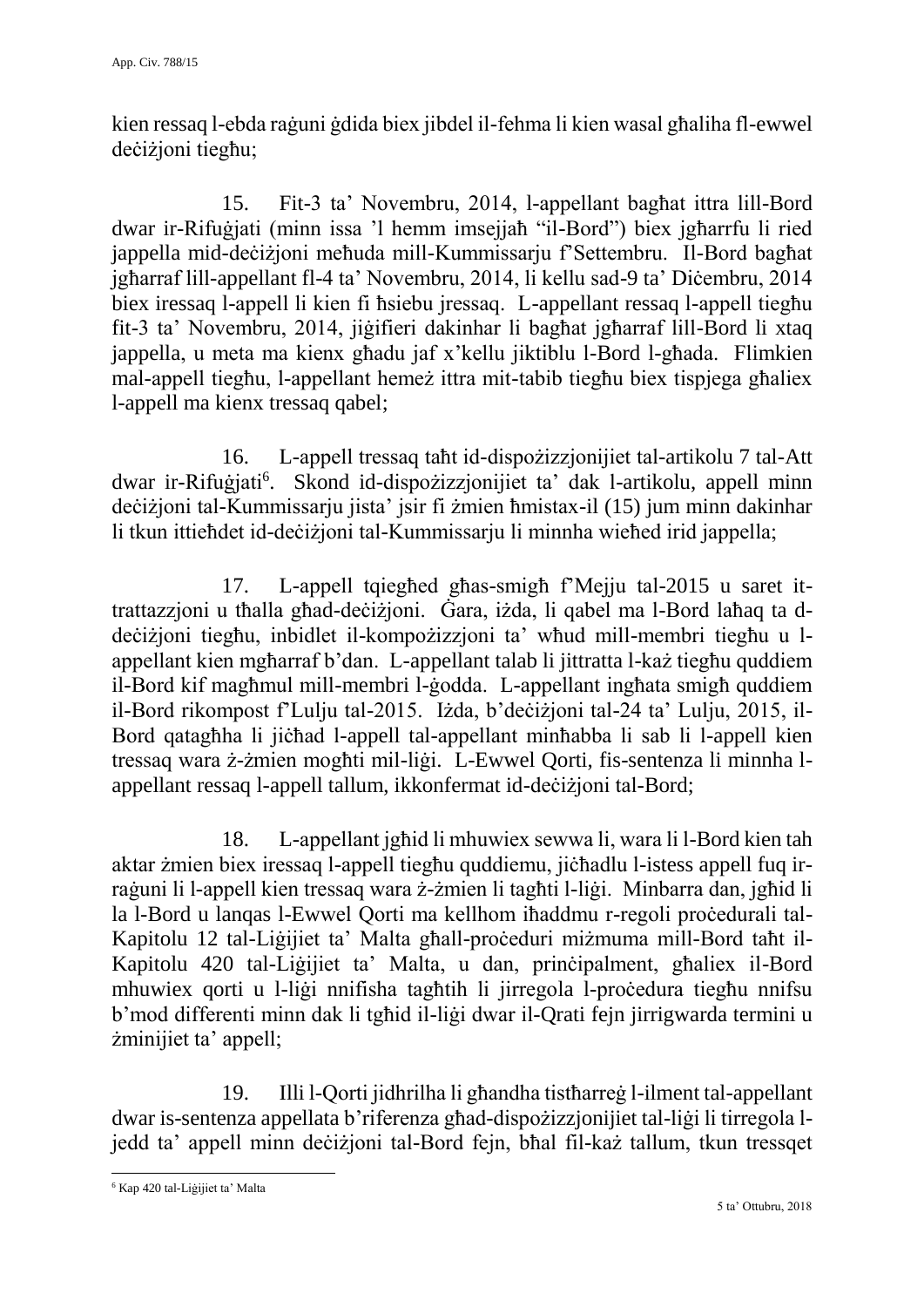applikazzjoni sussegwenti wara deċiżjoni finali tal-istess Bord<sup>7</sup> . Id-deċiżjoni li dwarha l-appellant kien fetaħ il-kawża ta' stħarriġ ġudizzjarju quddiem l-Ewwel Qorti ma kinitx id-deċiżjoni oriġinali li l-Kummissarju kien wasal għaliha (dik meħuda fi Frar tal-2013), lanqas ma kienet id-deċiżjoni (meħuda f'Settembru tal-2014) li biha l-istess Kummissarju kien sab li l-appellant ma kienx ġablu tagħrif jew fatti ġodda li jwassluh biex jibdel fehemtu dwar l-ewwel deċiżjoni. L-azzjoni ta' stħarriġ ġudizzjarju mibdija mill-appellant kienet dwar id-deċiżjoni tal-Bord (meħuda fl-24 ta' Lulju, 2015<sup>8</sup> ) li ngħatat dwar is-siwi tal-appell imressq millappellant meta ipprova jappella mit-tieni deċiżjoni tal-Kummissarju;

20. Illi jibda biex jingħad li, fil-proċedura, ż-żminijiet mogħtijin lil parti biex tressaq att jistgħu jkunu jew ġudizzjarji (jew legli) għaliex ikunu imposti mil-liġi, jew inkella ġudizzjali, għaliex imposti mill-Qorti jew mittribunal imwaqqaf b'liġi<sup>9</sup>. Żmien ġudizzjarju jista' jkun wieħed perentorju; imma meta ma jkunx perentorju, jista' jiġġedded għal raġuni tajba sakemm it-talba għattiġdid issir qabel ma jagħlaq dak iż-żmien preskritt<sup>10</sup>, jew, jekk ikun laħaq għalaq iż-żmien, b'azzjoni ta' reintegrazzjoni<sup>11</sup> Iż-żminijiet gudizzjali normalment iaqghu taht il-kategorija ta' termini mhux perentorij $1^2$ ;

21. Illi termini ta' żmien stabbiliti mil-liġi għat-tressiq ta' atti tal-Qorti għandhom il-karatteristika ta' termini ta' dekadenza, u għalhekk huma perentorji. Dawn jitlobu l-ħarsien *ad unguem* u huma ta' ordni pubbliku<sup>13</sup>, li jistgħu jitqajmu *ex ufficio* minn qorti jew minn tribunal<sup>14</sup>. Huma termini li ma jistgħux jinbidlu jew jitttawlu, imqar jekk kull parti taqbel dwar dan<sup>15</sup>. Hemm fehma li tmur lura s-snin li t-termini jew żminijiet biex xiħadd jappella minn deċiżioni huma termini perentorii $16$ :

22. Illi l-Kapitolu 420 tal-Ligijiet ta' Malta jipprovdi<sup>17</sup> li appelli lill-Bord għandhom isiru fi żmien ġimgħatejn minn meta ssir in-notifika tarrakkomandazzjoni tal-Kummissarju lill-applikant. Mill-provi mressqa<sup>18</sup>, hareg li l-Kummissarju għarraf lill-appellant bid-deċiżjoni tiegħu li ma kienx sab raġunijiet biex ibiddel fehemtu dwar it-talba tal-istess appellant fil-15 ta' Settembru, 2014. Għalhekk, meta fit-3 ta' Novembru, 2014, l-appellant kiteb lill-

-

<sup>17</sup> Art. 7(2) tal-Kap 420

<sup>7</sup> Taħt l-art. 7A tal-Kap 420

 $8$  Dok "K", f'paġġ.  $27 - 9$  tal-process

<sup>9</sup> App. Ċiv. **6.7.1993** fil-kawża fl-ismijiet *Tabone noe vs Mousu' pro et* (Kollez. Vol: **LXXVII.ii.244**)

<sup>10</sup> Ar. 106 tal-Kap 12 u App. Inf. PS **8.1.2010** fil-kawża fl-ismijiet *Dr Francis B. Vassallo noe vs Direttur tal-Kuntratti*

<sup>11</sup> App. Ċiv. **28.6.1948** fil-kawża fl-ismijiet *Spiteri vs Ħili* (Kollez. Vol: **XXXIII.i.321**)

<sup>12</sup> Kost. **30.3.1987** fil-kawża fl-ismijiet *Portelli vs Onor. Prim Ministru* (Kollez. Vol: **LXXI.i.25**)

<sup>13</sup> App. Inf. PS **6.2.2008** fil-kawża fl-ismijiet *Kenneth Abela vs Aplan Limited et*

<sup>14</sup> App. Inf. PS **12.12.2007** fil-kawża fl-ismijiet *Salina Wharf Marketing Ltd vs Malta Tourism Authority* u App. Inf. PS **12.2.2010** filkawża fl-ismijiet *Mirjana Kovecevic vs Myoka Management Ltd.*

<sup>15</sup> App. Inf. (RRB) **21.3.1997** fil-kawża fl-ismijiet *Giuseppe Caruana vs Charles Psaila* (mhix pubblikata)

<sup>&</sup>lt;sup>16</sup> App. Inf. PS 7.11.2008 fil-kawża fl-ismijiet *Earhtcare Co Ltd vs Kunsill Lokali Valletta* u App. Inf. PS 23.1.2009 fil-kawża fl-ismijiet *A.F. Ellis (Homes Décor) Ltd vs Direttur Ġenerali, Dipartiment tal-Kuntratti* 

<sup>&</sup>lt;sup>18</sup> Ara Dok "MGF7", f'paġ. 87 tal-process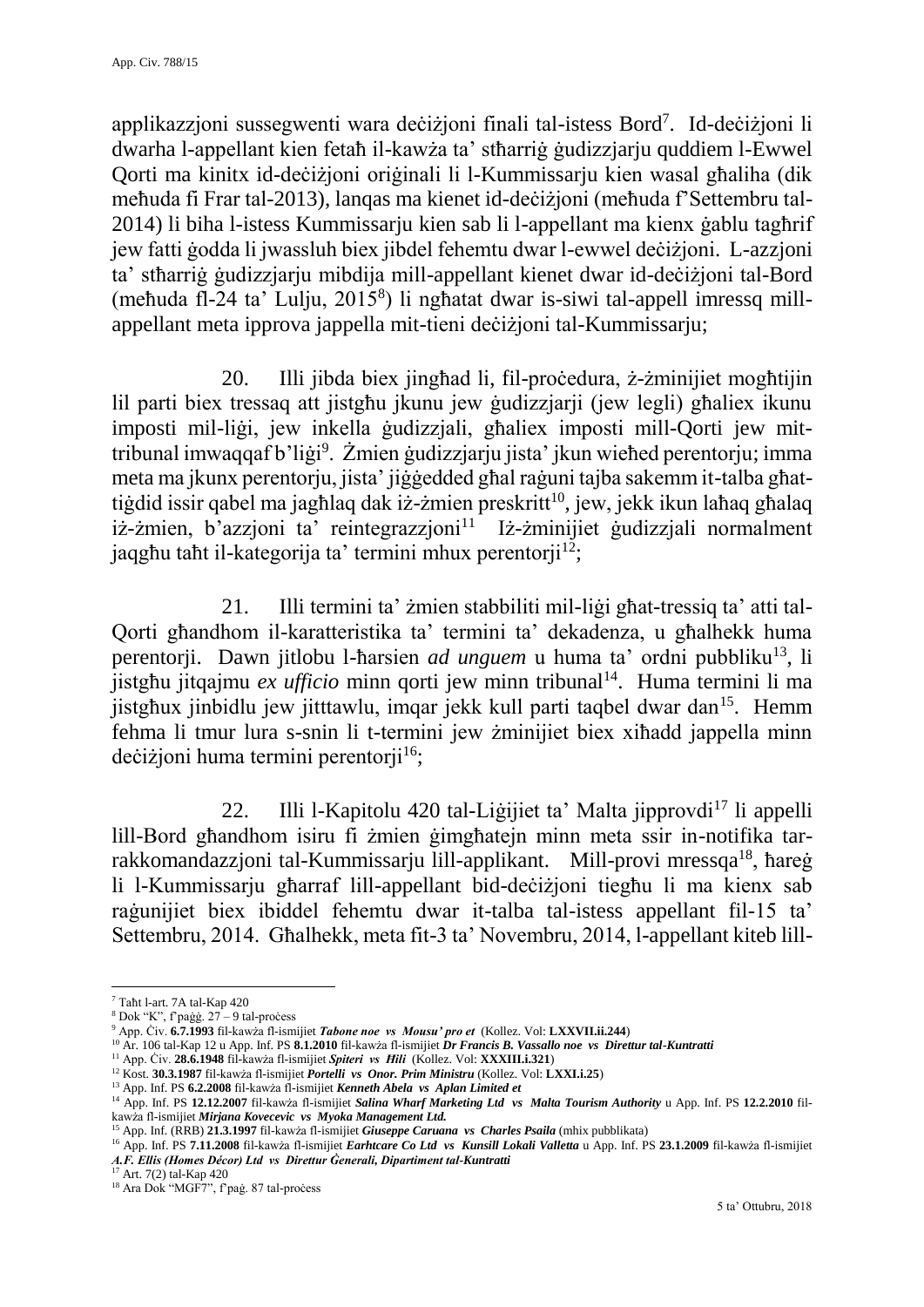Bord biex jgħarrfu li ried iressaq appell minn dik id-deċiżjoni, iż-żmien statutorju biex wieħed jista' jressaq appell kien ilu li għalaq;

23. Illi fil-fehma tal-Qorti, it-tifsira li l-appellant qiegħed jagħti lid-dispożizzjonijiet tal-artikolu 7(2)(a) fuq imsemmi ma hija tajba xejn u wasslitu biex jara nuqqas fil-Bord fejn ma kienx hemm. F'dan ir-rigward, issib li hija taqbel mar-raġunament magħmul mill-Ewwel Qorti fit-tifsira li tat lillimsemmija dispożizzjoni. Qari xieraq tal-imsemmija dispożizzjoni tal-liġi juri ċar li biex ma tibqax tapplika l-preżunzjoni tal-abbandun ta' appell min-naħa ta' persuna li tkun ressqitu u biex jingħatalha "żmien raġonevoli" biex turi b'mod tajjeb x'kienu ċ-"ċirkostanzi li ma setax jikkontrolla" biex naqas li jressaq tagħrif essenzjali li fuqu seta' jitqies l-appell, irid ikun tressaq l-appell. Iddispożizzjonijiet tal-paragrafu (2)(a) tal-artikolu 7 tal-Att ma huma bl-ebda mod maħsuba biex itawlu ż-żmien statutorju biex jitressaq l-appell stabbilit fir-regola ewlenija tal-istess artikolu, imma biex jirregola li l-appell imressaq fiż-żmien perentorju mogħti mill-istess liġi jitmexxa b'mod għaqli minn min ikun appella. Is-sentenza tal-*proviso* li tippreċedi d-dispożizzjonijiet tal-imsemmi sub-artikolu 2(a) tal-artikolu 7 titkellem dwar "impliċitament irtira r-rikors tal-appell tiegħu". Dan il-kliem jikkonferma, jekk qatt kien hemm ħtieġa, li ċ-ċirkostanzi maħsuba fl-artikolu 7(2)(a) tal-Att jiddependu mill-fatt li jkun diġa' tressaq appell quddiem il-Bord mid-deċiżjoni tal-Kummissarju;

24. Illi l-appellant jisħaq ħafna fuq id-dispożizzjonijiet talartikolu 7(8) tal-Kapitolu 420 u jgħid li, ladarba l-liġi tagħti lill-Bord is-setgħa li jirregola l-proċedura tiegħu, allura l-ittra li ntbagħtitlu fl-4 ta' Novembru tal-2014 kienet tissarraf fit-twettiq mill-Bord ta' dawk is-setgħat u għalhekk tawlitlu żżmien biex jista' jressaq l-appell tiegħu. Fid-dawl ta' dak li ngħad qabel u li sejjer jissemma aktar 'il quddiem f'din is-sentenza, dan l-argument tal-appellant mhuwiex tajjeb. Id-dispożizzjonijiet tal-artikolu 7(8) tal-Att dwar ir-Rifuġjati ma jistgħux jinqraw bħala li jmorru kontra d-dispożizzjonijiet tal-artikolu 7(2). Hemm ukoll id-dispożizzjonijiet tal-leġislazzjoni sussidjarja<sup>19</sup> li jtennu ż-żmien ta' ġimgħatejn min-notifika biex persuna tressaq appell minn deċiżjoni tal-Kummissarju. Dwar din id-dispożizzjoni, il-Bord ma għandux is-setgħa li jirregola mod ieħor il-proċedura tiegħu<sup>20</sup>;

25. Illi għalhekk dan ifisser li jekk kemm-il darba xiħadd bagħat jgħarraf lill-appellant li kellu xi żmien biex iressaq l-appell tiegħu, ma setax ma jagħtix każ taż-żmien preskritt mil-liġi. Dak iż-żmien huwa wieħed perentorju u ħadd ma jista' jerġa' jagħti l-ħajja lil żmien perentorju li jkun għalaq. Jekk meta nkitbet l-ittra lill-appellant iż-żmien li fih seta' jappella kien diġa' magħluq, dik l-ittra kienet bla siwi u għalhekk l-appellant ma jistax jinqeda bid-

<sup>1</sup> <sup>19</sup> Ara reg. 5(1)(a) tal-A.L. 252/2001 (L.S. 420.01)

<sup>20</sup> Reg. 5(2) tal-A.L. 252/2001